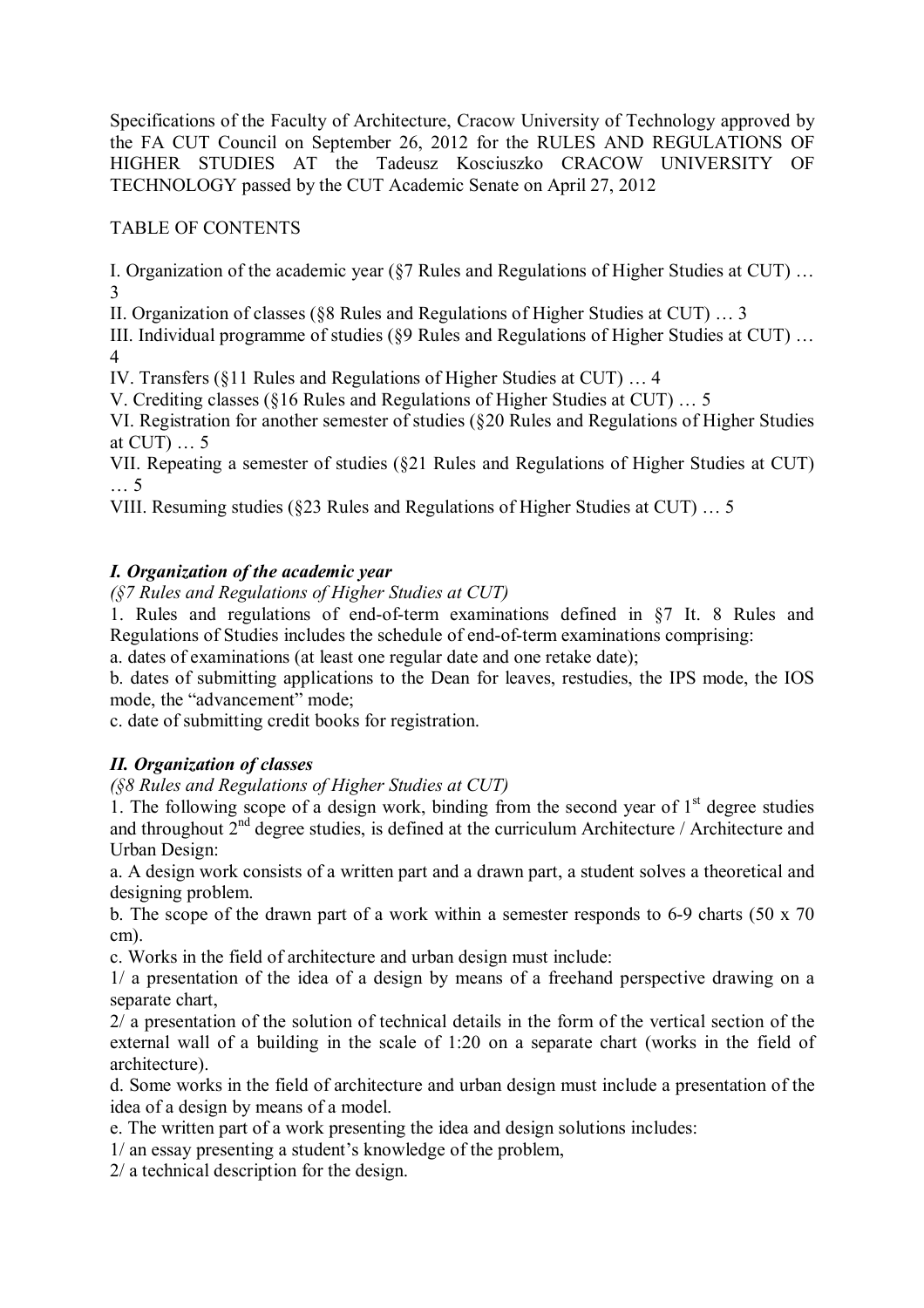The size of written surveys should be at least 18,000 characters, i.e. 10 pages.

2. At the curriculum Landscape Architecture, the scope of a design work is defined by the appropriate academic teacher every semester taking the specificity of integrated design into consideration. The final work, from the second semester of  $1<sup>st</sup>$  degree studies and throughout 2<sup>nd</sup> degree studies, consists of a written part and a drawn part; a student solves a theoretical and design problem. From the second year, the size of written surveys should be at least 18,000 characters, i.e. 10 pages.

3. The Dean divides the students into professorial design groups. Such a group may be changed through student exchange with the Dean's consent. Only students included on the list or those having an appropriate certificate issued by the Dean's Office can participate in the classes of a given professorial design group.

4. The educational supervisors offer 2 teaching periods of tutorial for students per week. The tutorial schedule is established by the unit manager and then rendered accessible before the beginning of every semester.

5. With the Dean's consent, building or designing internship can be realized in an extended version. A student should submit an appropriate application to the Dean at least two weeks before the commencement of internship.

### *III. Individual programme of studies*

*(§9 Rules and Regulations of Higher Studies at CUT)*

1. A person who received the grade of at least 4.6 for studies so far can apply for an individual programme of studies (IPS). This grade is the weighted mean calculated according to the following formula:

*grade = Σ(grade · number of points) / n*

**n** – total number of ECTS points for completed semesters.

### *IV. Transfers*

*(§11 Rules and Regulations of Higher Studies at CUT)*

1. A transfer to the CUT Faculty of Architecture from another university is only possible after the completion of the first year of studies.

2. A transfer to the CUT Faculty of Architecture from another university is not possible at the final semester of studies.

3. In the case of a transfer to the curriculum Architecture at CUT Faculty of Architecture:

a. requirement §11 It. 7 Rules and Regulations of Higher Studies at CUT is considered as satisfied when a student receives positive grades for two drawn works prepared during the entrance examination at the FA CUT curriculum Architecture;

b. a transfer is possible only after the completion of the summer semester.

4. In the case of a transfer to the curriculum Landscape Architecture at CUT Faculty of Architecture, requirement §11 It. 7 Rules and Regulations of Higher Studies at CUT is considered as satisfied if a test in major skills was required at the university from which a student is transferred.

5. A student applying for a transfer from another university must submit a motivated application at the FA Dean's Office with a confirmation from the Dean of the previous faculty concerning the fulfillment of obligations which result from the university regulations, an excerpt from the course of studies and a portfolio including works done within design subjects, classes, seminars and laboratories at the completed semesters.

6. A full-time student who received the grade of at least 4.5 for completed semesters at the curriculum Architecture / Architecture and Urban Design or 4.0 at the curriculum Landscape Architecture can apply for a transfer from another university to  $1<sup>st</sup>$  degree full-time studies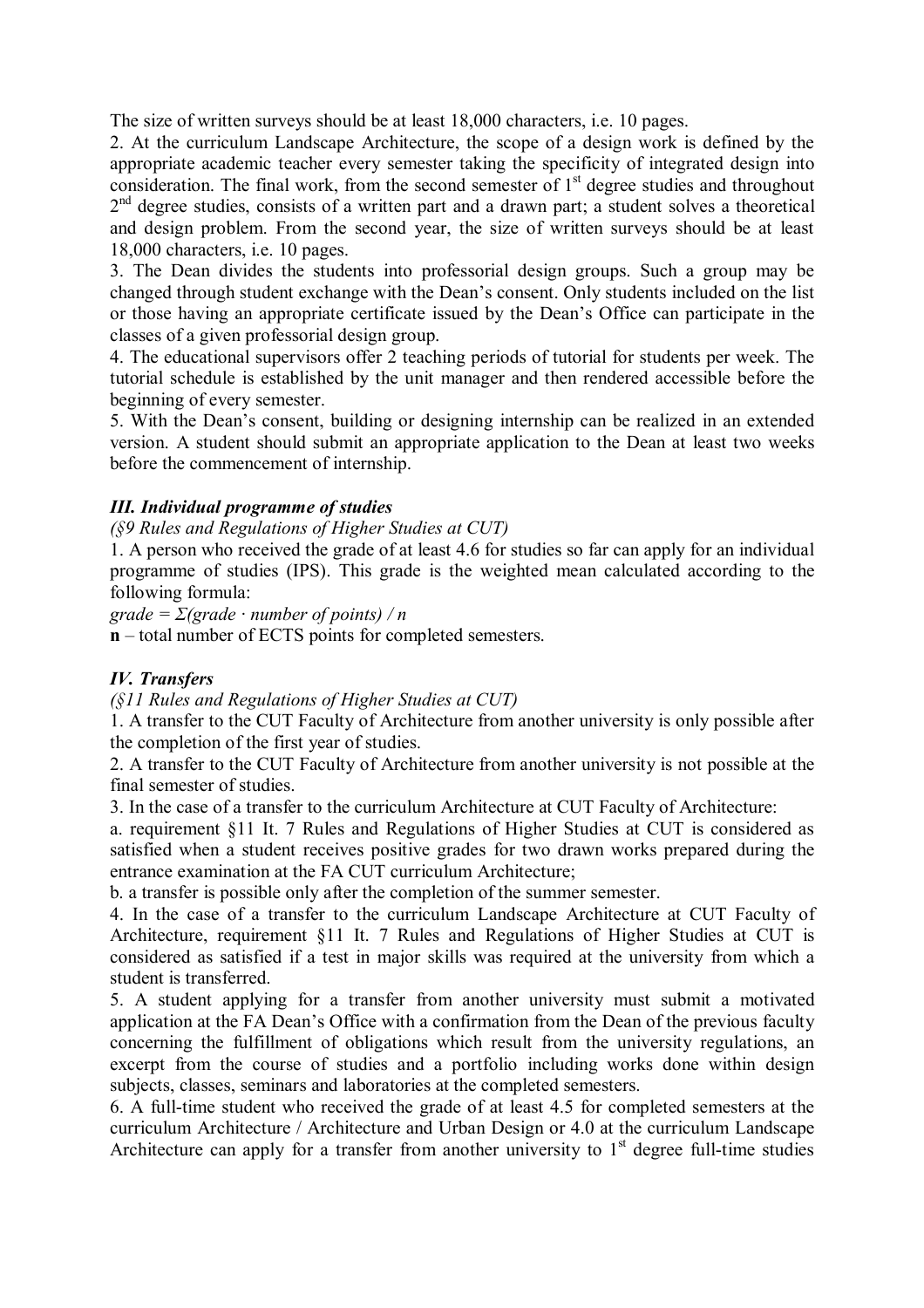offered at the Faculty of Architecture. This grade is the weighted mean calculated according to the flowing formula:

*grade = Σ(grade · number of points) / n*

**n** – total number of ECTS points for completed semesters.

7. Admission at full-time studies can be realized within recruitment – it proceeds in accordance with the rules defined by separate regulations binding at CUT. A student admitted within recruitment may apply for a transfer to a higher semester than the first after the last completed semester. A transfer is possible in the winter or summer semester in a defined academic year.

8. The condition of a transfer from part-time studies to full-time studies within the same curriculum at the Faculty of Architecture is the grade of at least 4.5 for the course of studies so far. This grade is calculated as above (6). A transfer can be only realized after the completion of the first year of studies.

### *V. Crediting classes*

#### *(§16 Rules and Regulations of Higher Studies at CUT)*

1. Classes should be credited by the end of the period of educational classes. In justified cases, the crediting time can be rescheduled by the appropriate academic teacher for no longer than two weeks. After that, classes can be credited with the Dean's consent only within debt servicing.

2. External examiners – members of the Chamber of Architects or the Chamber of Urbanists who are not employed at the Faculty of Architecture – participate in the evaluation of design works at the curriculum Architecture / Architecture and Urban Design.

### *VI. Registration for another semester of studies*

#### *(§20 Rules and Regulations of Higher Studies at CUT)*

1. The list of subjects making the basis for subjects offered in the next semester approved by the Faculty Council is valid at the Faculty of Architecture.

### *VII. Repeating a semester of studies*

### *(§21 Rules and Regulations of Higher Studies at CUT)*

1. Within the first two weeks of repeating a semester, a student is obliged to negotiate the possibility of transferring a positive grade for a given subject with the teacher

2. A student submits an application for the "advancement" mode to the Dean within the deadline specified in the schedule of end-of-term examinations. The application should include a list of the subjects proposed for realization.

### *VIII. Resuming studies*

### *(§23 Rules and Regulations of Higher Studies at CUT)*

1. A student takes the resuming examination in front of a board consisting of three people: the appropriate Dean – as the Chairperson – and two academic teachers with the university title of a professor or the university degree of a doctor of science. The student answers three questions concerning the themes of the lectured elementary and major subjects in individual semesters completed so far. The register of these themes, adjusted to adequate semesters at the aborted studies, is included in an appendix. After the examination, the board decides if the student's scope of knowledge is sufficient or insufficient for further education with respect to the aborted studies. In the case of a negative result, the resuming examination can be repeated one year later.

2. The Dean makes the decision about the resumption of studies after the student settles all the overdue financial obligations in relation to the Faculty of Architecture.